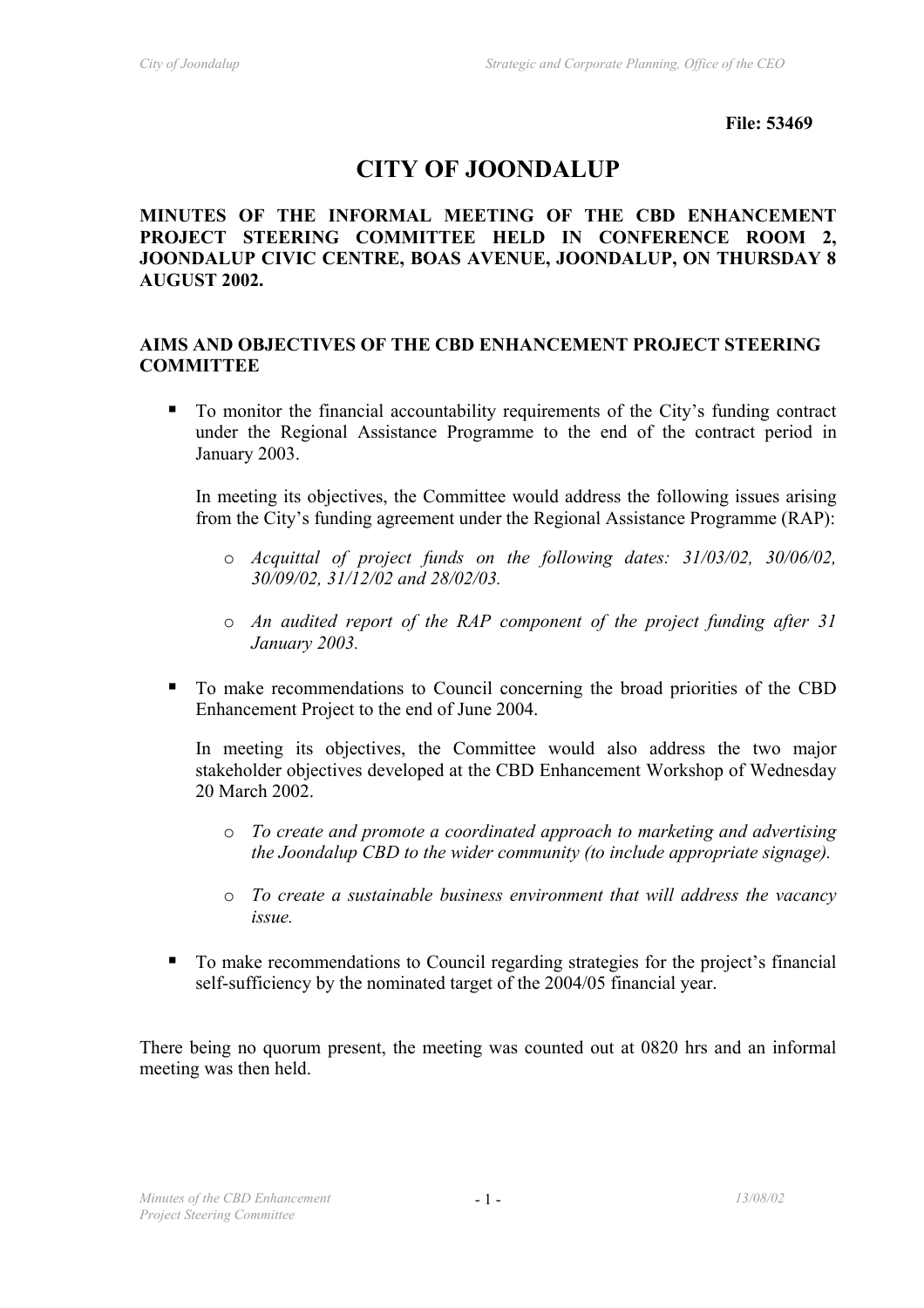# **1.0 ATTENDANCES AND APOLOGIES**

## **Attendance:**

## **Committee Members**

| $Cr P$ Kimber   | Councillor (Lakeside Ward), Chairman                       |
|-----------------|------------------------------------------------------------|
| Cr P Kadak      | Councillor (Lakeside Ward)                                 |
| Ms L O'Halloran | Regional Employment Co-ordinator, Department of Employment |
|                 | $&$ Training                                               |
| Ms M Horgan     | Small Business and Economic Development, Perth Area        |
|                 | <b>Consultative Committee</b>                              |

# **City of Joondalup Officers**

| D Smith   | <b>Chief Executive Officer</b>                |
|-----------|-----------------------------------------------|
| CHigham   | Director Planning and Community Development   |
| D Butcher | Special Projects Officer – Project Management |
| F Uzaraga | Co-ordinator Sustainable Development          |
| N Baxter  | <b>CBD</b> Promotions Officer                 |

# **Guests:**

| R Hardy    | Business Unit Manager Strategic and Corporate Planning |
|------------|--------------------------------------------------------|
| M Gordon   | Youth in Public Space Officer                          |
| C van Hall | Summer Events Co-ordinator                             |

# **Apologies:**

| Cr A Patterson | Councillor (South Coastal Ward)                      |
|----------------|------------------------------------------------------|
| Mr T Beard     | Manager, North West Metro Business Enterprise Centre |

## **Non Attendance:**

| Cr C Baker   | Councillor (Marina Ward), Deputy Chairman |
|--------------|-------------------------------------------|
| Cr A Walker  | Councillor (Pinnaroo Ward)                |
| Mr R Poliwka | President, Joondalup Business Association |

# **2.0 DECLARATIONS OF FINANCIAL INTEREST/INTEREST THAT MAY AFFECT IMPARTIALITY**

There were no declarations of financial interest.

# **3.0 CONFIRMATION OF MINUTES**

A quorum was not achieved in this meeting and therefore the minutes of the CBD Enhancement Project Steering Committee held on Friday 28 June 2002 (previously distributed) were not confirmed at this meeting.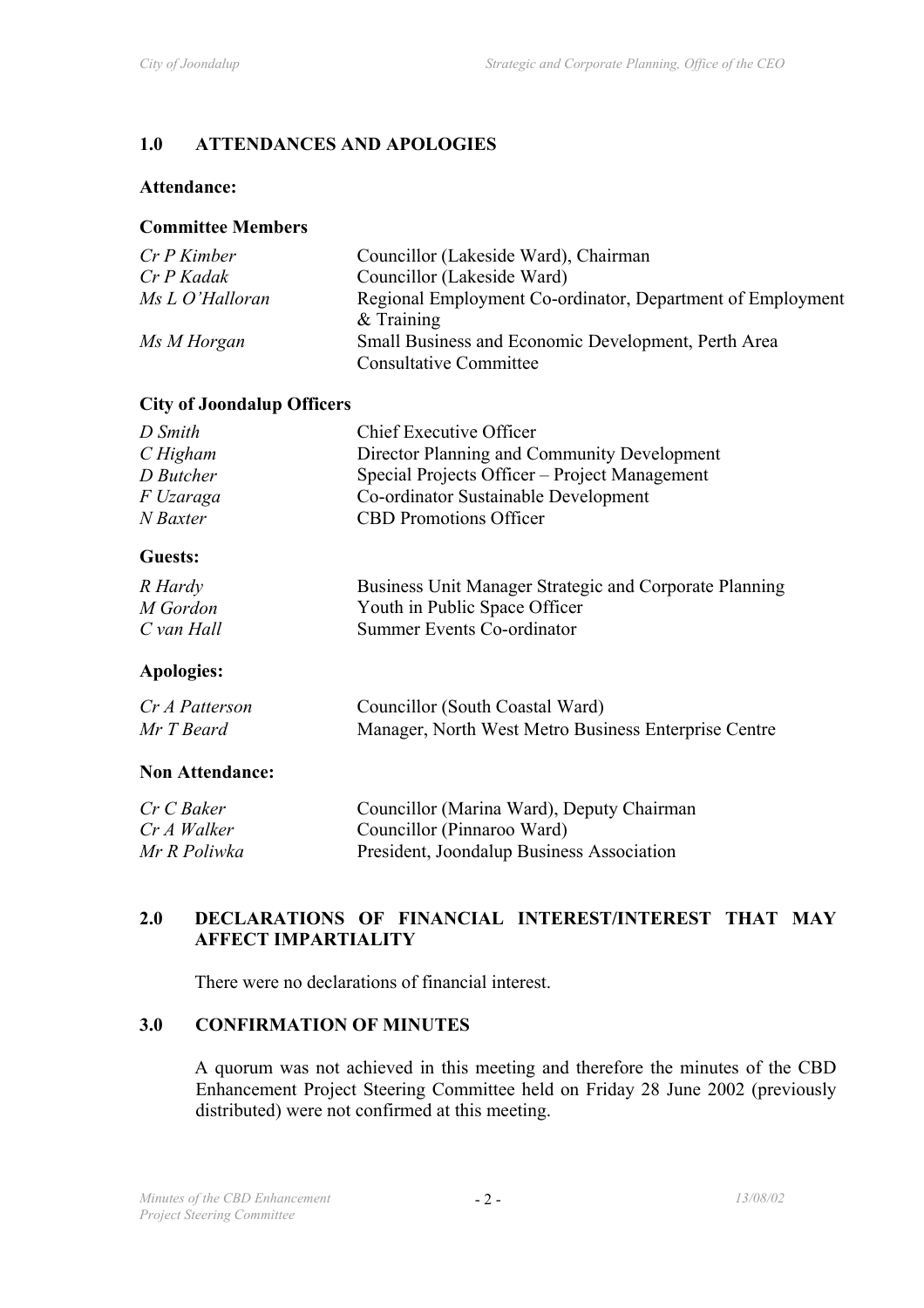#### **4.0 BUSINESS OUTSTANDING FROM PREVIOUS MEETINGS**

The Chairman asked for the Committee to be updated regarding action items and outstanding business arising from the 28 June 2002 Committee meeting.

#### **4.1 State Government Licensing in the Joondalup CBD**

Mr Uzaraga, Sustainable Development Co-ordinator, provided the Committee with an update on progress regarding State Government Licensing in the Joondalup CBD, including confirmation of correspondence with the Director of Liquor Licensing (*Attachment 1 to the Agenda previously circulated.*) and the Lotteries Commission of Western Australia (*Attachment 2 to the Agenda previously circulated.*). Mr Uzaraga advised that a reply had been received from the Lotteries Commission which outlined that the Acting Director of Sales and Marketing, Ms Kerry Permain would make arrangements to visit the Joondalup CBD and meet with City staff to discuss the complex process of appointing additional Lottery Outlets.

*Action: All to note.* 

#### **4.2 Joondalup CBD Marketing Strategies**

Mr Uzaraga, outlined to the Committee how the marketing strategies need to focus on a "bottom-up" approach. This will be achieved through closer consultation with stakeholders via the working groups. In relation to the marketing matrix, the promotions from September through until December require closer consultation and input from stakeholders. An update of the matrix will be reported back to the next Steering Committee meeting.

*Action: F Uzaraga to provide an update of the matrix to the next meeting.* 

#### **4.3 Youth Advocate and Youth Advisory Council (YAC) Representation on the Committee**

Ms Gordon informed the Committee that Ms Enid Chua would be the representative from the Youth Advisory Council. The report to Council recommending this appointment is due at the next Council meeting on Tuesday 13 August 2002.

*Action: All to note.* 

#### **4.4 Owners and Vacant Properties Working Group**

Mr Butcher, Special Projects Manager, provided the Steering Committee with details from the meeting that he had recently attended with Mr Uzaraga, at the City of Swan.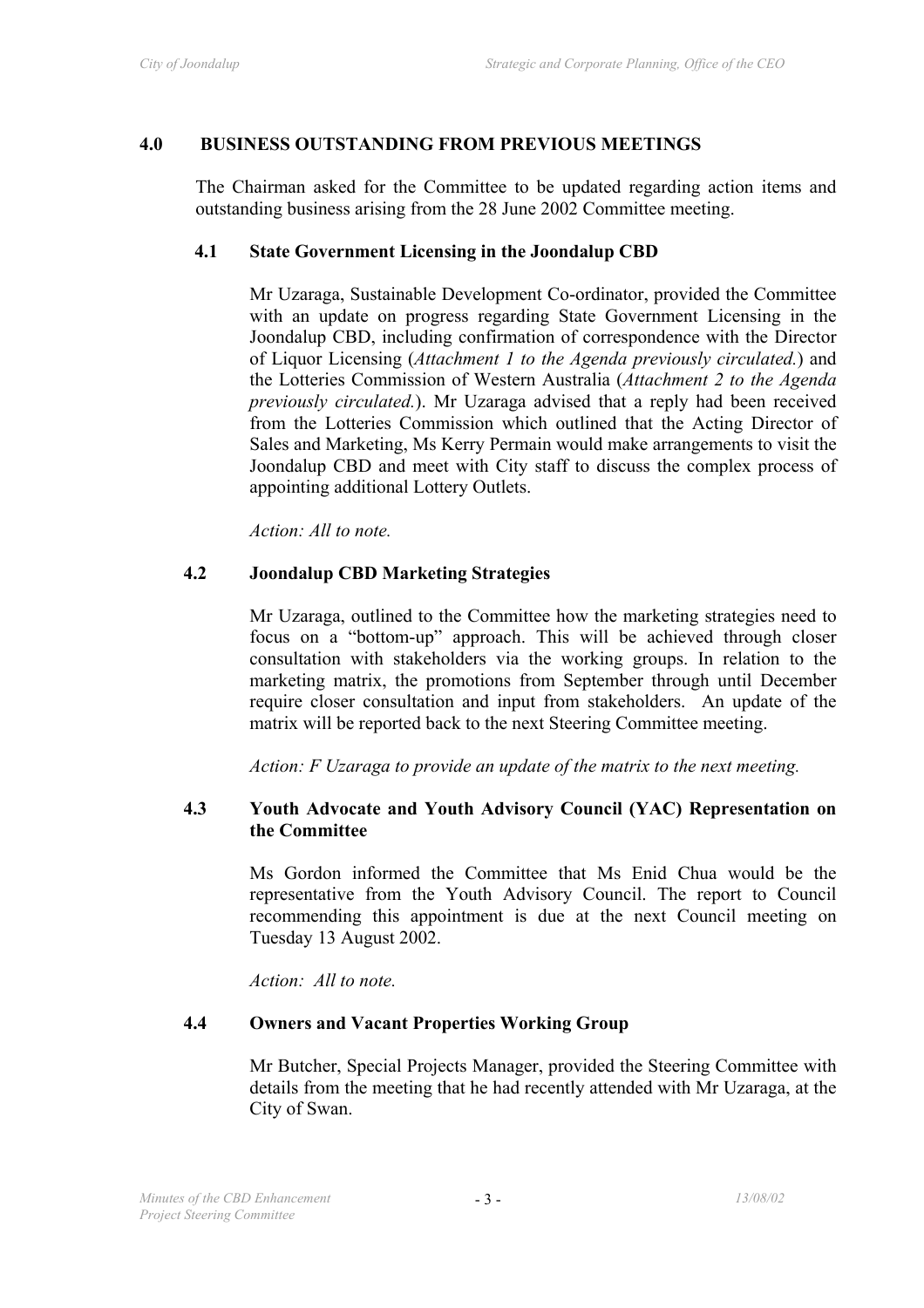Mr Butcher provided information on the vacant premises database currently used by the City of Swan to support the Midland Alive and Working Project and the need to establish a similar database for the Joondalup CBD.

Mr Smith, Chief Executive Officer then raised an issue on behalf of Cr P Rowlands who had suggested that the City of Joondalup explores the possibility of acquiring, or leasing long-term, some of the vacant premises in the Joondalup CBD and that these premises could be used for commercial or community use. Discussion took place concerning the potential uses of these vacant premises.

Ms van Hall outlined the possibility of Cultural Development using some vacant space in the CBD precinct.

Mr Uzaraga raised the issue of a Learning City hub co-located with the Department of Training in the Central City area. The possibility of a CBD promotions office was also raised. It was possible that the CBD Promotions Officer and associated projects such as the City Centre Master Plan be co-located at this venue.

Ms O'Halloran outlined details of an Employee Abilities Centre in conjunction with community-based agencies for which tenders close at the end of August with a final decision made by the end of October.

Ms Horgan raised the issue of long term strategic planning for the Joondalup CBD, the "look" and the type of businesses that the City wants to attract to the area.

It was agreed that the relevant City of Joondalup officers would meet to examine the possibility of a City Centre Office accommodating projects that include:

- The City Centre Master Plan Process
- **Learning City Project**
- **CBD Enhancement Project**
- Cultural Development

*Action: F Uzaraga to arrange the meeting of relevant City of Joondalup officers to examine accommodation options for the above projects.* 

## **5.0 BUSINESS ITEMS**

#### **5.1 CBD Promotions Officer**

Mr Uzaraga updated the Committee regarding the appointment of Mr N Baxter to the position of CBD Promotions Officer until the end of the existing contract on 31 January 2003.

*Action: All to note.*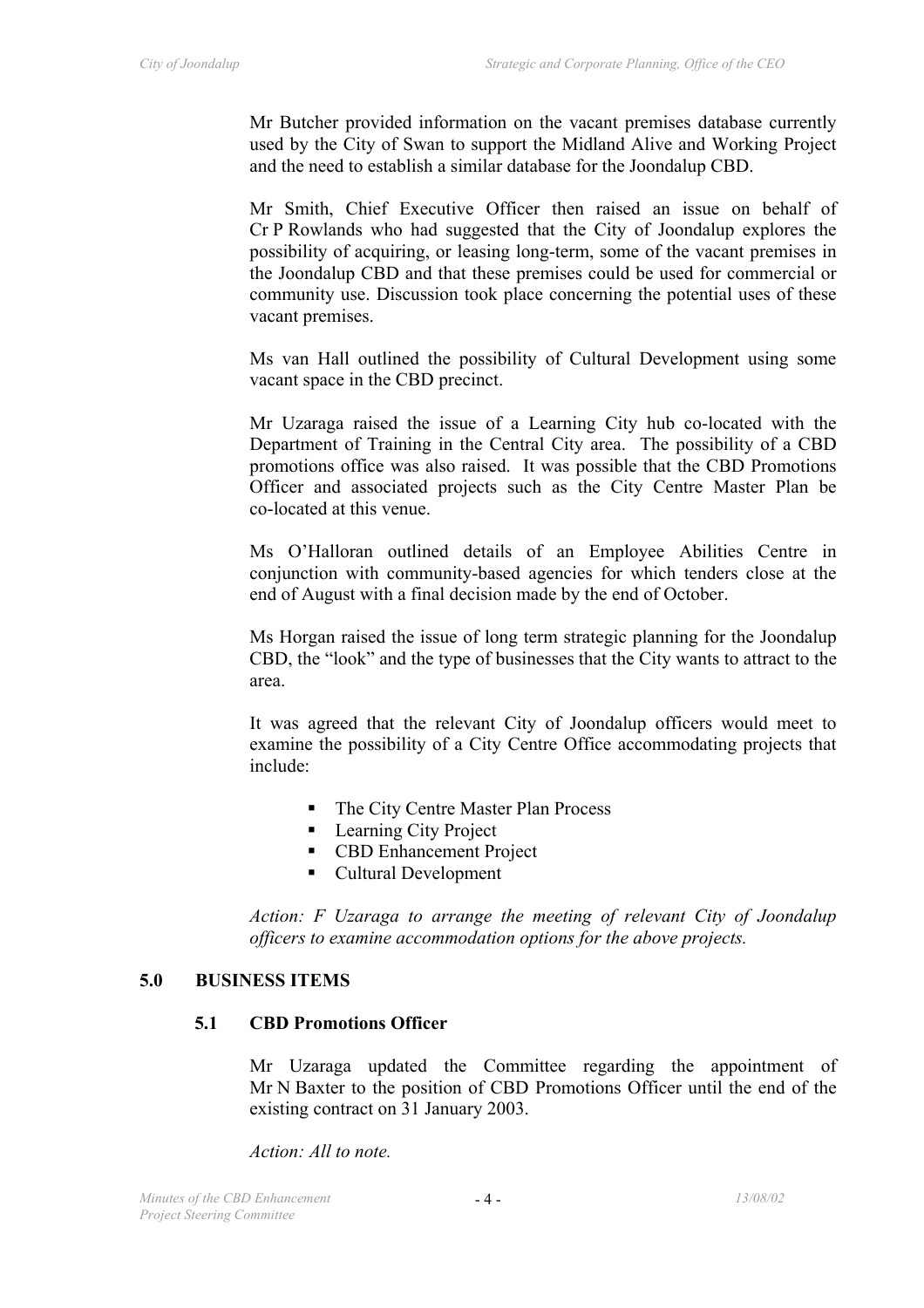# **5.2 Quarterly Report to the Regional Assistance Programme (RAP)**

Mr Uzaraga outlined the details contained in the Quarterly Report to RAP for the period 1 April  $2002 - 30$  June 2002.

Items detailed in the Report included:

- The successful submission to the Perth Criterium Series Pty Ltd to obtain a Perth Criterium Series Event in Joondalup for 2003 and 2004 – bringing international elite level cycling to the Joondalup Region;
- Launch of Nonna Delma's Italian Restaurant;
- World Environment Day working across the organisation with cultural development, community education and environmental staff;
- Submission to the Rugby World Cup (RWC) 2003 organising **Committee**

#### *Action: All to note.*

Mr Smith outlined details of the day spent with RWC 2003 senior executives and provided an overview of training and accommodation facilities. Mr Smith also added that the City has frequently been in contact with the RWC 2003 organisers and provided further information and assistance when required. A decision or direction on team accommodation and training facilities will be known by the end of the year.

The Chairman requested that Mr Uzaraga provides the Committee with information regarding agenda items, seven days prior to the meeting to allow members time to look over details.

*Action: F Uzaraga to provide information direct to the Committee at least seven days prior to the Committee meeting.* 

Ms O'Halloran questioned the promotion of Nonna Delma's Italian Restaurant as a "one-off" promotion. The Chairman agreed that the City must be equitable when promoting new premises and offer the same opportunities to all business owners. Mr Uzaraga assured the Committee that an equitable approach is being taken regarding all new business openings in the CBD target area.

## **5.3 Food and Entertainment Working Group Update**

## **5.3.1 Signage for Central Walk**

Cr Kadak stressed to the Committee the urgent issue of signage for the Central Walk area and the fact that it had been continually raised at Food and Entertainment Working Group meetings.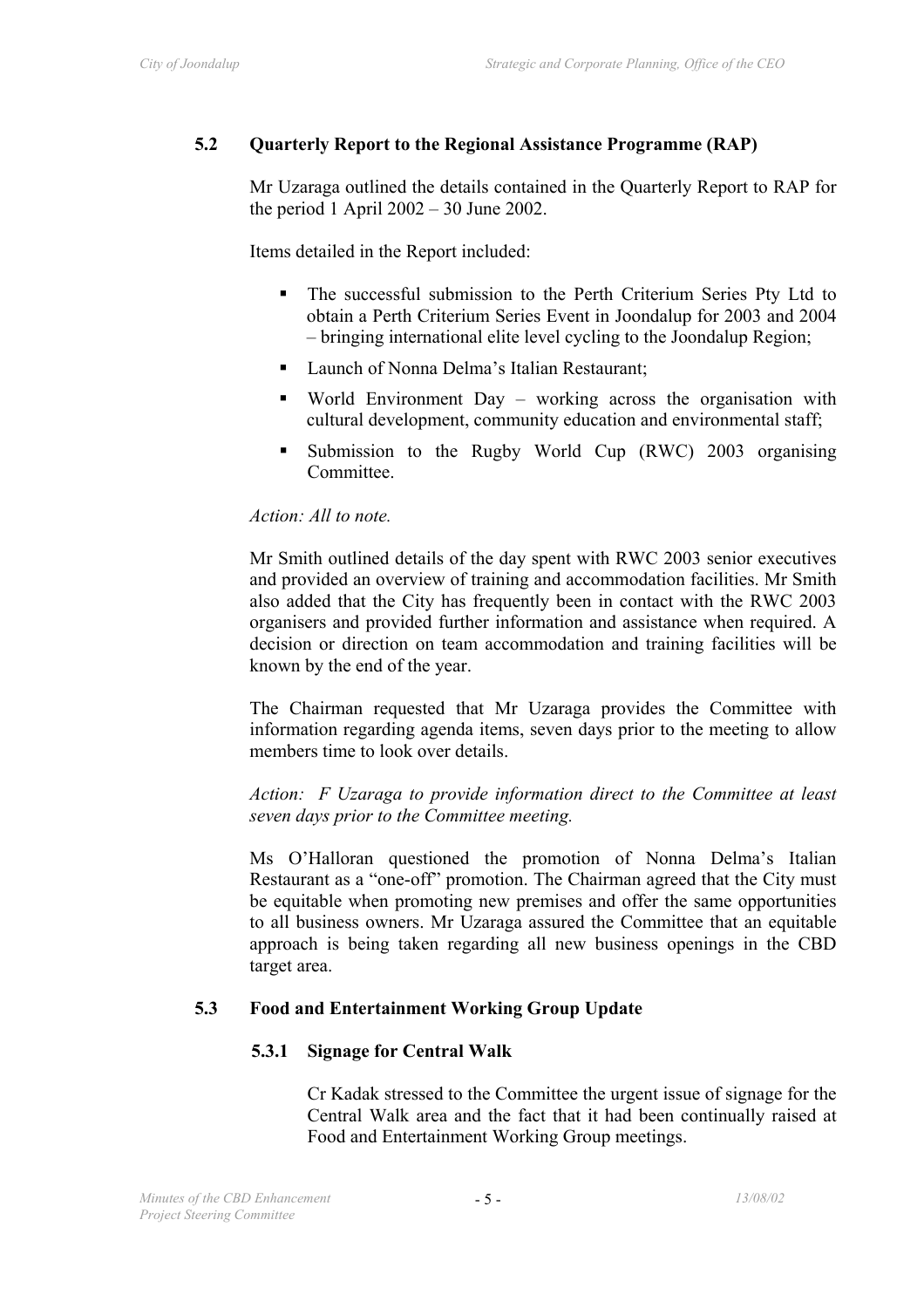Mr Uzaraga mentioned that the promotion was least effective for the businesses located in Central Walk. These are the same stakeholders that were highlighting the need for signs to clearly identify the Central Walk area to potential customers.

Cr Kimber reinforced Cr Kadak's point that the signage issue needs to be addressed as soon as possible in order to compensate for Central Walk's lack of direct access or visibility from cars on the street.

*Action: C Higham to address the issue of signage in the context of the Central Walk Project.* 

#### **5.3.2 Evaluation of feedback from "The Spirit of a Northern Christmas in Joondalup" Christmas in July Promotion**

Mr Baxter, CBD Promotions Officer, informed the Committee of the feedback received from businesses involved in the Christmas in July promotion. Overall, feedback received had been positive, with genuine optimism for future promotions.

Cr Kadak informed the Committee that the Food and Entertainment Working Group remained positive for the next promotion even though some had poor results during Christmas in July and that they wanted to participate next year. Cr Kadak identified the short amount of leadtime as a critical part in the success of the campaign.

#### *Action: CBD Promotions Officer to note.*

The Committee discussed the marketing matrix that was presented at the previous meeting, its progress and planning for future items. It was agreed that a redesign of the marketing matrix to the end of the current financial year was a high priority for the CBD Enhancement Project.

The Chairman requested regular updates on the progress of the CBD Enhancement Project in addition to the monthly Steering Committee meetings.

Mr Uzaraga indicated that all members of the Committee would now receive email updates on relevant progress of the Project.

#### *Actions:*

*1. N Baxter to re-design the marketing matrix.* 

*2. F Uzaraga to provide regular updates on the progress of the CBD Enhancement Project.*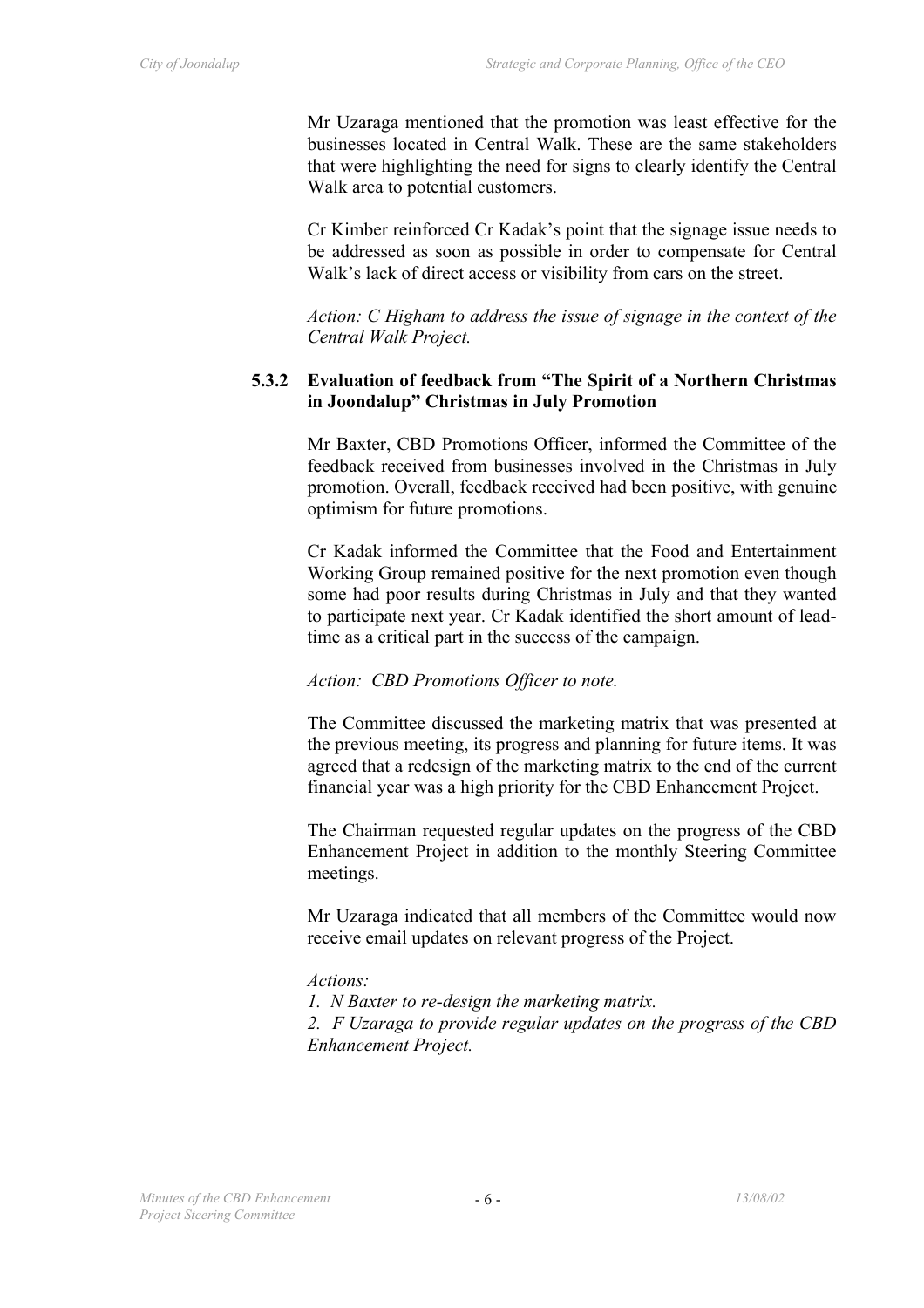#### **5.3.3 Dining and Entertainment Passport/Card**

Mr Baxter outlined the planning and ideas for the next promotion, that is currently in its development stage.

#### **5.3.4 Joondalup Night Markets**

Ms van Hall outlined the summer events program that has been planned by the City of Joondalup for January 2003. This will include concerts throughout the month of January with highlight concerts featuring during the Perth Criterium Series Cycling and Australia Day weekend.

Mr Smith indicated that Australia Day is a prime opportunity to target promotions for the Joondalup CBD.

*Action: All to note.* 

#### **6.0 GENERAL BUSINESS**

Discussion took place regarding a draft copy of "Joondalupdate". Mr Butcher indicated that one of the main issues with CBD businesses was the lack of communication from the City.

The Chairman suggested the idea of an information stand at Lakeside Shopping Centre that could include CBD information.

Discussion also took place regarding the removal of the liquor licence for a proposed Irish hotel/piano bar and its subsequent development as commercial premises. Mr Smith suggested it might be beneficial for the City to meet with the developers to encourage the right business mix for the CBD.

*Action: F Uzaraga to make contact with the developers with a view to setting up a possible meeting.* 

Ms Hardy updated the Committee on the details of the Joondalup Business Incubator due to open in October. It was agreed that synergies could be developed between this project and the CBD Enhancement Project.

The Committee discussed the role of the JBA and the BEC in the Joondalup CBD Enhancement Project. The Chairman suggested that a deputy be nominated from the JBA and BEC to attend meetings when the nominated Committee member is unable to attend. The idea of business representation on the Committee was also suggested.

The Chairman raised the idea of the Department of Employment and Training and the Business Enterprise Centre providing training opportunities to Joondalup business owners.